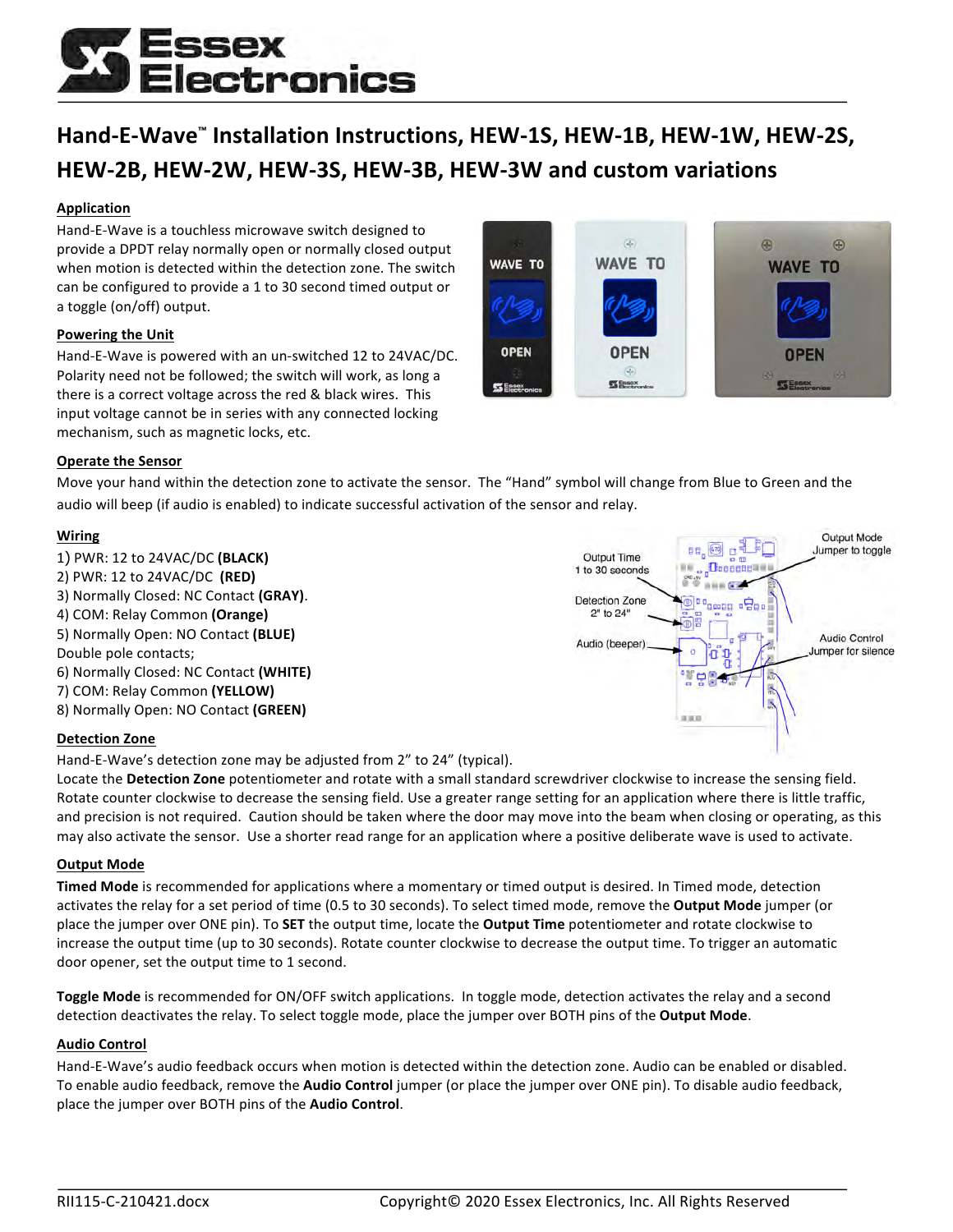## ectronics

#### **Mounting**

**HEW-1** is designed for narrow or mullion mount applications. For recessed installation, use template provided to mark and remove material. For surface mount installation, an optional spacer ring (SR-1) is available.

HEW-2 is designed to mount to a standard U.S. Single Gang switchbox. An optional extension back box (BAK BOX-SGE) is available for surface mount installation.

**HEW-3** is designed to mount to a standard U.S. Double Gang switch box. An optional extension back box (BAK BOX-DGE) is available for surface mount installation.

#### **TYPICAL INSTALLATIONS**



There are two sets of relay contacts that may be used. The normally closed contacts, the white wire to the yellow wire, would be in series with a normally powered locking mechanism, such as a magnetic door lock. This would also be in series with the controller applying locking power. The normally open contacts, the orange to the blue wires, could be used to apply a "request to exit" or "REX" signal to the controller, which would then apply power to unlock. Since both sets of contacts are not normally used at the same installation, the set that is not being used as described may be used to indicate that the HEW has been activated, to a control panel or security system.

#### **Regulatory Compliance - FCC**



The next assembly should have instructions and a label that refers to the manufacturer FCC ID: UXS-IPM165 & Canada IC: 6902A-IPM165 for all models of the Hand-E-Wave. This device HEW has been tested and approved to be compliant with Part 15.245 of the FCC Rules and with RSS-210 Issue 7 of Industry Canada. Operation is subject to the following conditions:

- 1. This device may not cause harmful interferences, and
- 2. This device must accept any interference received, including interference that may cause undesired operation.

This equipment has been tested and found to comply with the limits for a Class B digital device, pursuant to part 15 of the FCC Rules. These limits are designed to provide reasonable protection against harmful interference in a residential installation. This equipment generates, uses and can radiate radio frequency energy and, if not installed and used in accordance with the instructions, may cause harmful interference to radio communications. However, there is no guarantee that interference will not occur in a particular installation. If this equipment does cause harmful interference to radio or television reception, which can be determined by turning the equipment on and off, the user is encouraged to correct the interference by one or more of the following measures:

- Reorient or relocate the receiving antenna
- Increase the separation between the equipment and receiver
- Connect the equipment into an outlet on a circuit different from that to which the receiver is connected
- Consult the dealer or and experienced radio/TV technician for help

This device has been tested and approved to comply with Part 15B unintentional radiator requirements. The antenna of the module may not be removed, replaced nor modified. The antenna must not be co-located or operating in conjunction with any other antenna or transmitter. No additional antenna must be used. This device may not cause harmful interferences, and this device must accept any interference received, including interference that may cause undesired operation.

WARNING: CHANGES OR MODIFICATIONS TO THIS EQUIPMENT NOT EXPRESSLY APPROVED BY ESSEX MAY VOID THE FCC AUTHORIZATION TO OPERATE THIS EQUIPMENT.

**Patents Pending** Hand-E-Wave™ is a trademark of Essex Electronics, Inc



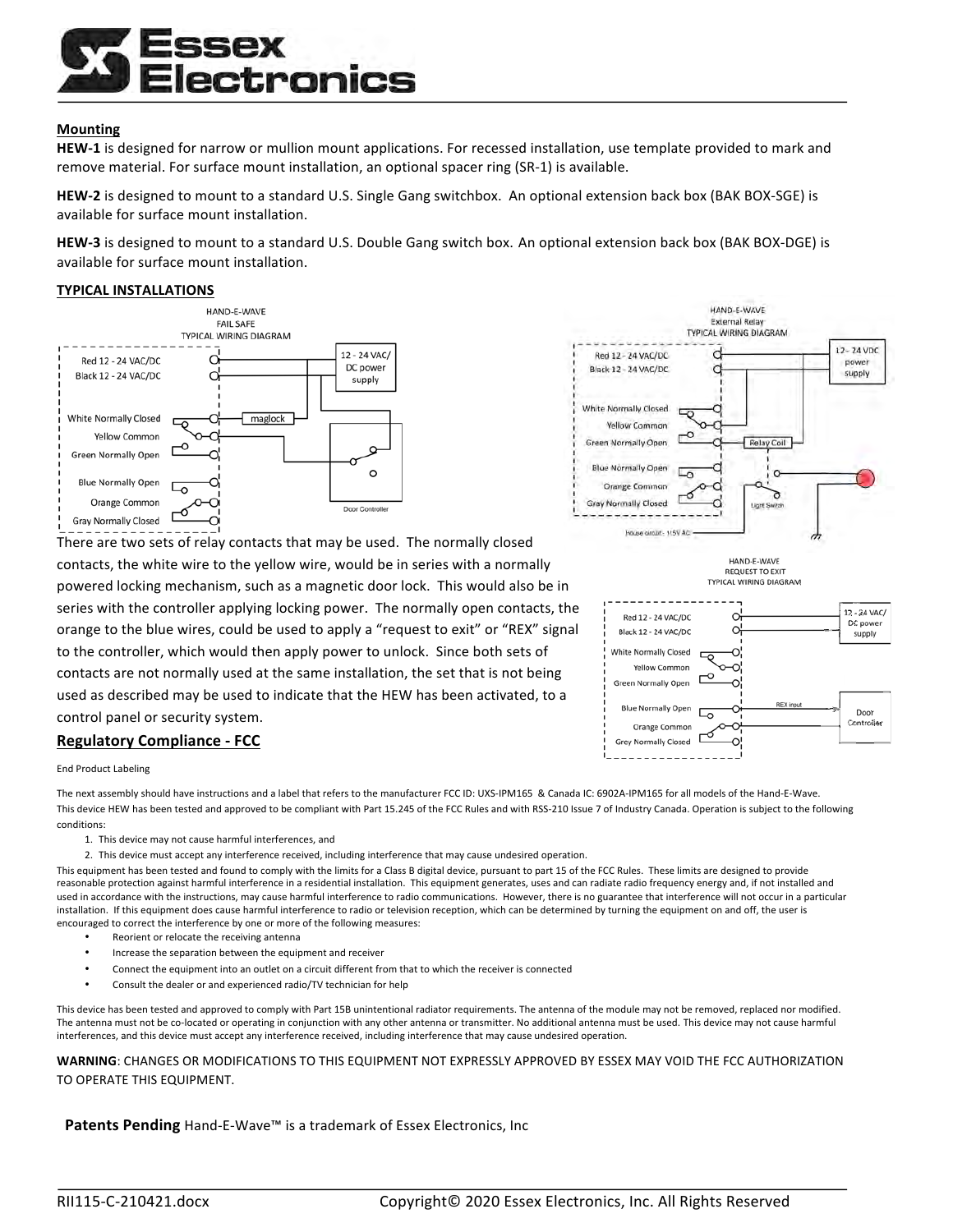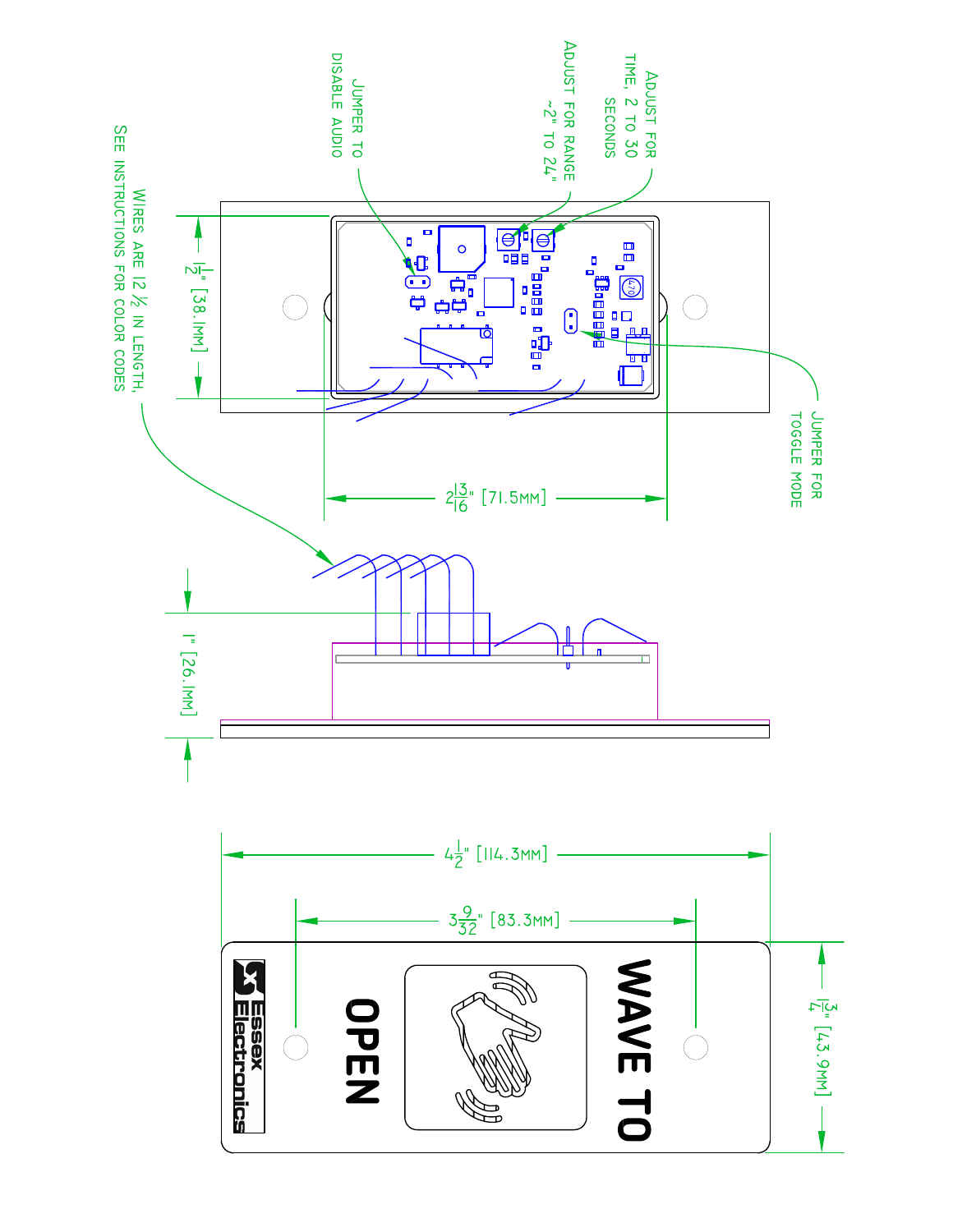